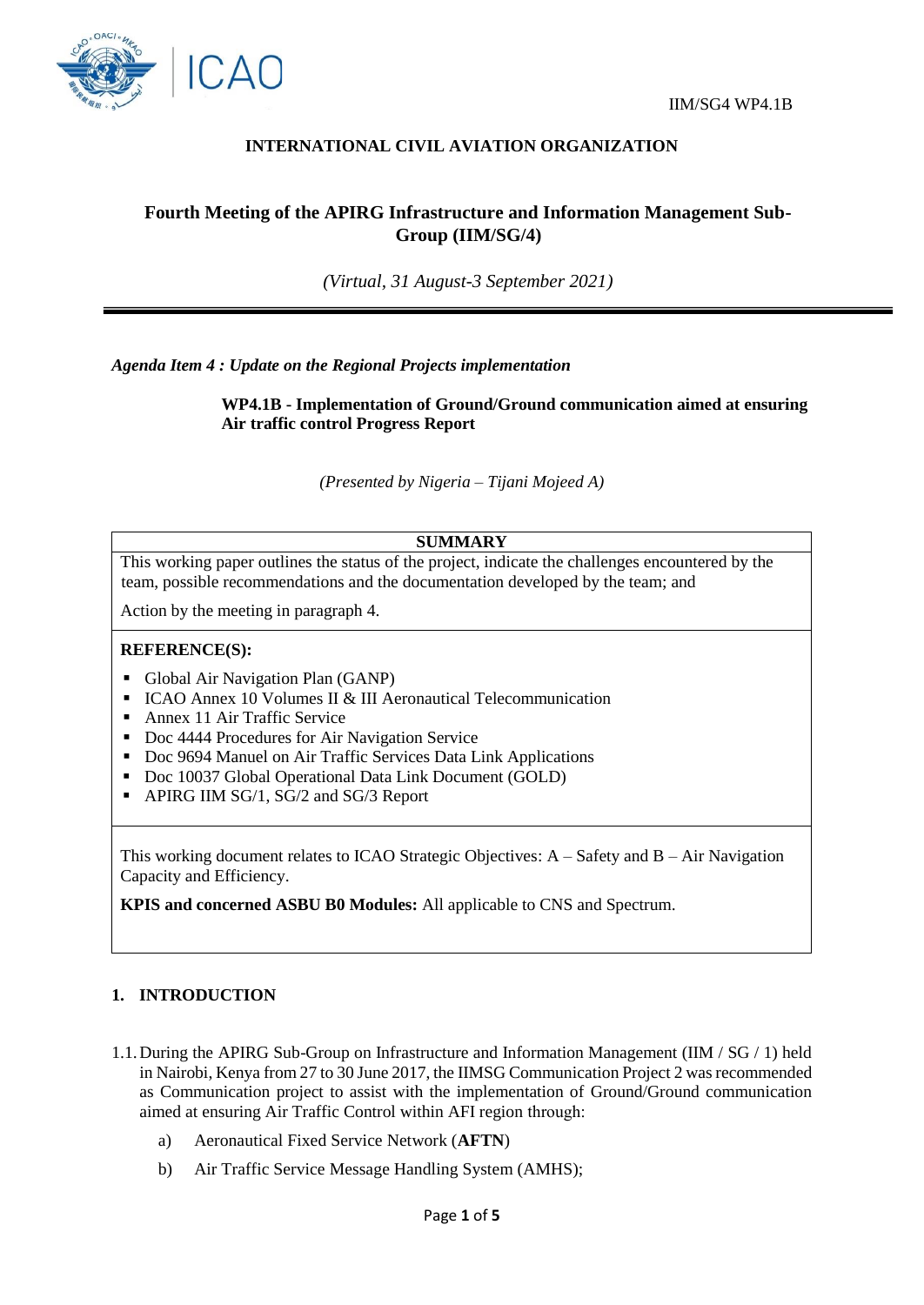- 1.2.This is to assist States with the implementation of Ground/Ground Communication to ensure seamless coordination and exchange of aeronautical time sensitive operational data among all Air Traffic Services Centres involved in the provision of air navigation services for international civil aviation. The project provides an effective forum for the discussion, review and management of ground/ground communication issues, to ensure that the implementation scheme remains in accordance with the requirements of the provision of Aeronautical Fixed Service (AFS) as defined by the AFI Air Navigation Plan (AFI/RAN Abuja 1997). The project from this perspective is thus an interactive process through which all concerns of relevant stakeholders can be taken into account while keeping them adequately informed.
- 1.3.All tasks are carried out by COM/ IT experts nominated by AFI States participating in the project, led by the Project-Team Coordinator and under the supervision of the Project Facilitators (ROs/CNS, Dakar and Nairobi) through the IIM SG working methodology.
- 1.4.The states were invited by ICAO via a letter reference ES AN 13/0-584 dated 14 August 2017, to appoint and notify the participation of its qualified experts in any of the 14 regional IIM project teams identified.
- 1.5.Rationale/Justification

1.5.1 The communication project 2 is the APIRG IIM/SG project intended to follow up and accompany states of the AFI region in the implementation of ground/ground communication systems to ensure the smooth flow of traffic data and information management.

In the framework of the technologies Roadmap for Communication defined in the GANP and the AFI strategy, the IIMSG Com project 2 is aimed at assisting States in the implementation of:

- a) Aeronautical Fixed Service Network (AFTN)
- b) Air Traffic Service Message Handling System (AMHS);

1.5.2 In accordance with the operational requirements of Annex 3 Aeronautical Meteorology, Annex 10 Volume II Aeronautical telecommunication, Annex 11, Air Traffic Service, Annex 15 Aeronautical Information Service, and the relevant supporting guidance documents (Doc 9896 Manual for the ATN using IPS Standards and Protocols, Doc 9880, Manual on Detailed Technical Specifications for the Aeronautical Telecommunication Network (ATN) using ISO/OSI Standards and Protocols Doc 9694 Manuel on Air Traffic Services Data link Applications

1.6.1.6 This paper provides the progress made by the IIM SG COM 2 Ground/Ground Communication project. It elaborates the achievements, challenges encountered by the team, possible recommendations and the documentation developed by the team attached as indicated below :

- Annexure A : Terms of reference;
- Annexure B : Project Plan;
- Annexure C : The Questionaire;
- Annexure D : Project Description
- Annexure E : Project Implementation Status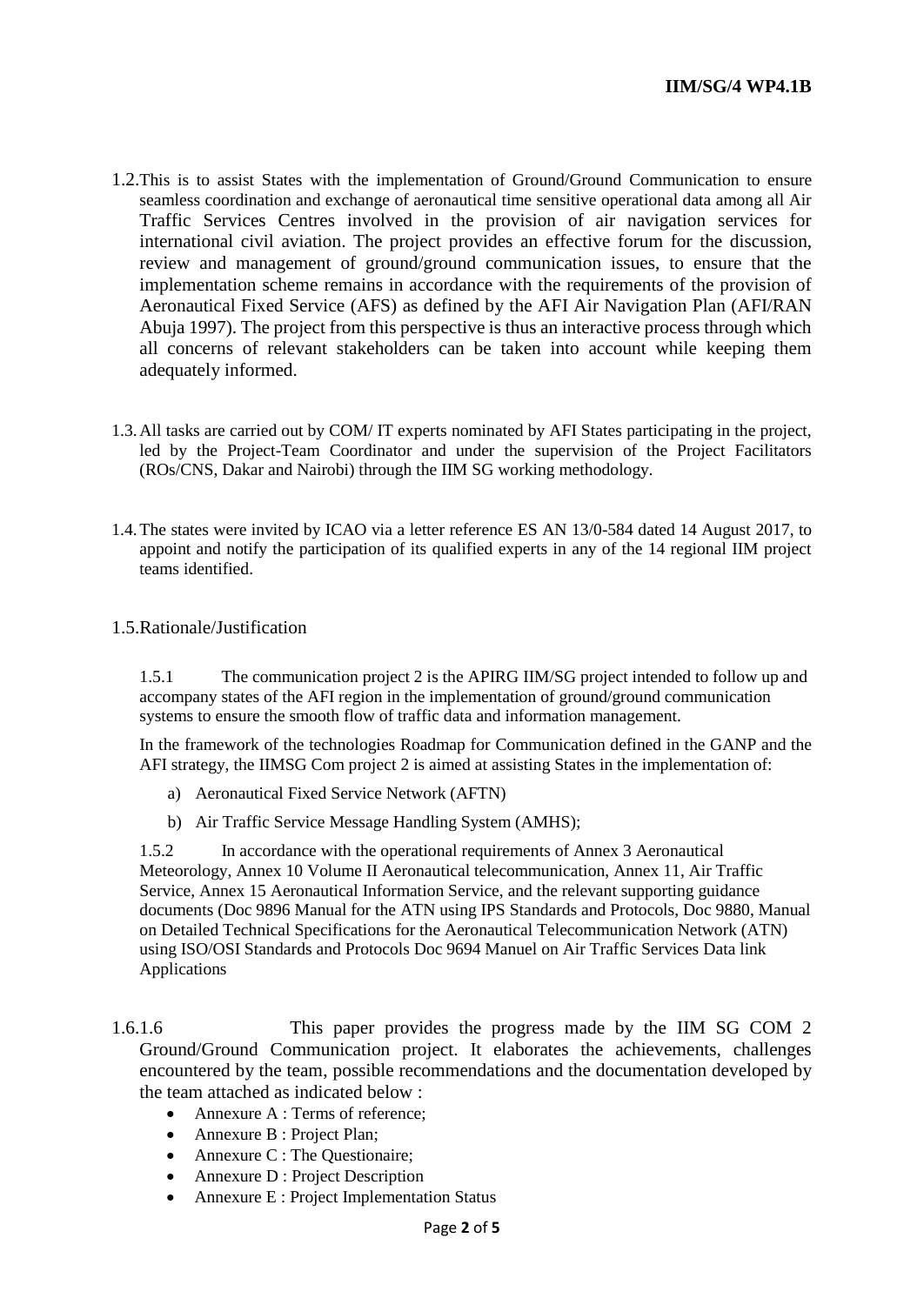## **2 DISCUSSIONS**

- 2.1. The IIMSG Communication Project 2 team, is submitting the project deliverables to the IIM SG Chairman, Vice chairman and Secretariat as a final document for submission to, and if necessary, approval by the APIRG Projects Coordination Committee (APCC).
- 2.2. 2.2 A project progress report is submitted to the IIM SG Chairman, Vice chairman and Secretariat indicating the project status, challenges, and possible recommendations.
- 2.3. The IIM Sub-Group teams were allocated tasks and expected deliverables as indicated in Annexure A.
	- a) The team has managed to complete some of the project planning documentations;
	- b) Developed the Questionnaire analysis template attached as Annexure C;
	- c) Tracked the states AFI Ground to Ground (G/G) implementation status, attached as Annexure E;
- 2.4. The last IIMSG Communication Project 2 progress meeting was on 07 June 2021 via MS Teams. The project meeting minutes and matters arising have been compiled.
- 2.5. The project team members have also been communicating via a WhatsApp group if required.
- 2.6. IIM COM 2 MS Team folder was created for project documentation ease of access and record purposes.

#### **3 Implications**

### **3.1. Project Team Experts Active Participation - AFI HDL/VDL Manual/Guideline development**

- a) The project teams are the foundation on the implementation of the APIRG plans and ensuring that Africa is not left behind. Its success is largely dependent on the project team members active participation, commitment, and experts in the work of the project team.
- b) Due to various organization or State operational matters; some of the identified experts are not available to assist with the development of AFI HDL/VDL Manual/Guideline. It is requested that additional experts are appointed to assist with the development of AFI HDL/VDL Manual/Guideline.
- 3.2 To improve on Communication and Coordination, a meeting program was developed as indicated below:

| <b>ITEM</b>         | <b>OBJECTIVE</b>                                                                         | <b>FREQUENCY</b><br>/DATE | <b>MEDIA</b> | <b>OUTPUT</b>                                                      |
|---------------------|------------------------------------------------------------------------------------------|---------------------------|--------------|--------------------------------------------------------------------|
| Kick-off<br>meeting | 1. To initiate project<br>2. To discuss and allocate<br>task<br>3. Project documentation | December<br>21<br>2020    | Zoom         | Minutes,<br><b>Matters</b><br>arising and Project<br>Status report |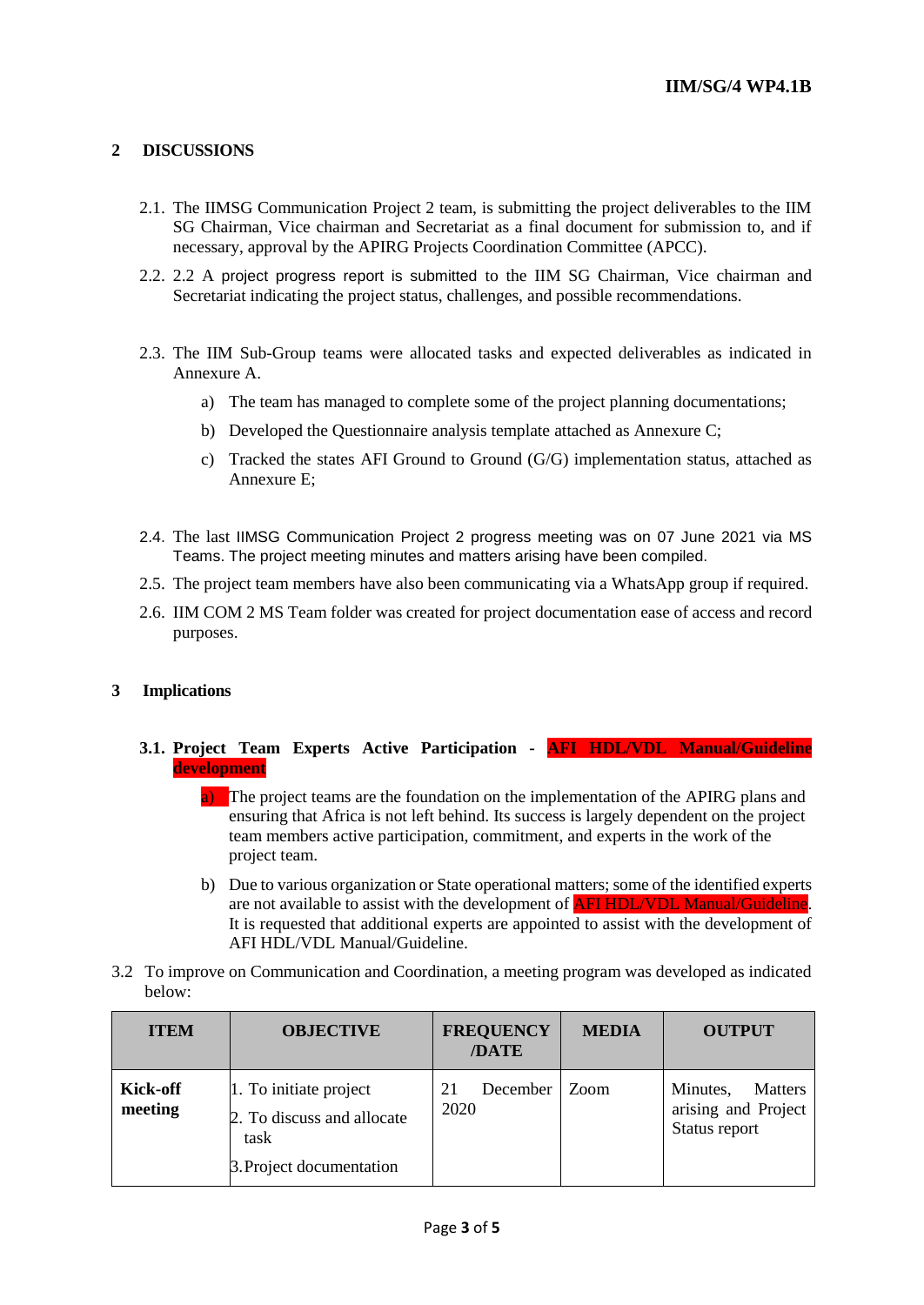| <b>Project</b><br>progress<br>meeting         | To track project progress<br>and deliverables as per last<br>meeting.                                   | 11 March 2021                          | Microsoft<br>Teams | Minutes.<br><b>Matters</b><br>arising and Project<br>Status report            |
|-----------------------------------------------|---------------------------------------------------------------------------------------------------------|----------------------------------------|--------------------|-------------------------------------------------------------------------------|
| <b>Project</b><br>progress<br>meeting         | To track project progress<br>and deliverables as per last<br>meeting.                                   | 26 April 2021                          | Microsoft<br>Teams | Minutes,<br><b>Matters</b><br>arising and Project<br>Status report            |
| <b>Project</b><br>progress<br>meeting         | To track project progress<br>and deliverables as per last<br>meeting.                                   | 7 June 2021                            | Microsoft<br>Teams | Minutes,<br><b>Matters</b><br>arising and Project<br>Status report            |
| <b>IIM</b><br>Sub-<br>Group<br><b>Meeting</b> | To<br>provide<br>project<br><b>IIM</b><br>progress<br>to<br>Chairperson, Vice-Chair<br>and Secretariat. | Once a year $-$<br><b>ICAO</b> Meeting | Formal<br>meeting  | <b>IIM</b><br>Sub-Group<br>with<br>Report<br>Decisions<br>and<br>Conclusions. |
| Project<br>progress<br>meeting                | To track project progress<br>and deliverables as per last<br>meeting.                                   | December<br>02<br>2021                 | Microsoft<br>Teams | <b>Matters</b><br>Minutes,<br>arising and Project<br>Status report            |
| Project<br>progress<br>meeting                | To track project progress<br>and deliverables as per last<br>meeting.                                   | 11<br>February<br>2022                 | Microsoft<br>Teams | Minutes,<br><b>Matters</b><br>arising and Project<br>Status report            |
| <b>Close-Out</b>                              | Project Close-out meeting                                                                               | 28 March 2022                          | Microsoft<br>Teams | Project<br>Close-out<br>Report<br>and<br>Minutes.                             |

3.4 The project deliverables are listed below with comments. The deliverables status is attached as Annexure A:

|    | <b>Project Deliverables</b>    | <b>Planned Delivery</b><br>Date | <b>Revised Delivery</b> | <b>Objectives</b>                                                                                       |
|----|--------------------------------|---------------------------------|-------------------------|---------------------------------------------------------------------------------------------------------|
| 1. | <b>Project Progress Report</b> | After each meeting              |                         | To enable the Chair/Vice<br>Chair and the Secretariat to<br>monitor the progress of the<br>project team |
| 2. | Project Organization / Plan    | 31 January 2021                 | 31 March 2021           | To outline the tasks for the<br>project organization and<br>coordination. Revised.                      |
| 3. | <b>Project Description</b>     | 31 January 2021                 | 31 March 2021           | To provide a description of<br>the project                                                              |
| 4  | Project Terms of reference     | 31 January 2021                 | 31 March 2021           |                                                                                                         |
| 5  | Project Linkage                | 31 January 2021                 | 31 March 2021           |                                                                                                         |